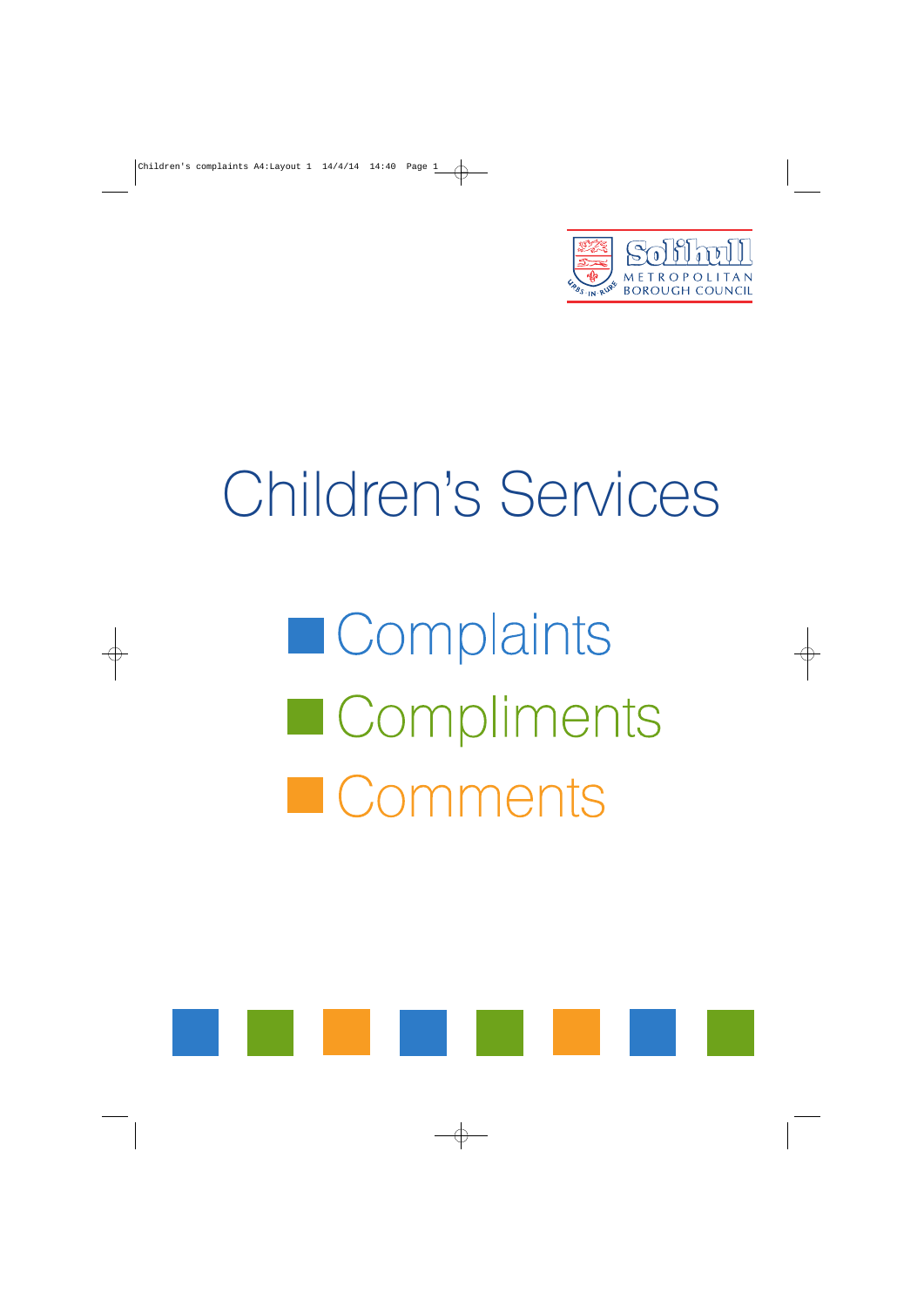## Children's Services

**We are committed to providing the best service we can to our service users and their families. We want to provide you with excellent services; but, we understand things can go wrong. If you have had any problems with services we have provided, we would like you to let us know. We would also like to know, when you have received an excellent service.**

**Your complaints, compliments and comments are valuable to us as they give us a chance to learn, and most importantly, help us improve our services.**

## **Complaints**

#### **Who can complain?**

Anyone who uses our services. The parents / carer of a service user. An advocate acting on behalf of a child or young person.

Our definition of a complaint is:

- Dissatisfaction with the way we have delivered or have failed to deliver a service
- Dissatisfaction with the way we apply policies, decisions or procedures
- Not responding in a timely manner
- Impoliteness, rudeness, unfairness, bias or prejudice
- An inappropriate use of personal information

#### **Details of the Children's Services Statutory Complaints Process can be found at the back of this leaflet.**

## **Compliments**

You may be so pleased with a service we have provided that you would like to tell us about it. Compliments are important to us, so that we can share best practice and help to improve our services. We register each compliment we receive, share your feedback and use your feedback to make further improvements.

## **Comments**

We would like to know if there is any other feedback you wish to share. You may want to share your views with us, but do not want to raise a formal complaint or make a compliment. You may wish to comment about:

- Improvements we could make to our services
- Something we have changed or make suggestions about possible changes

#### **Contact us:**

**You can tell us about your complaint, compliment or comment by:**

**Email: candacomplaints@solihull.gov.uk**

**Phone: 0121 704 8296**

**Form: Use our 'Complaints, Compliments and Comments Form' (see next page)**

**Letter: Children and Adults Complaints Team, Solihull Council, Solihull, West Midlands, B91 3QB**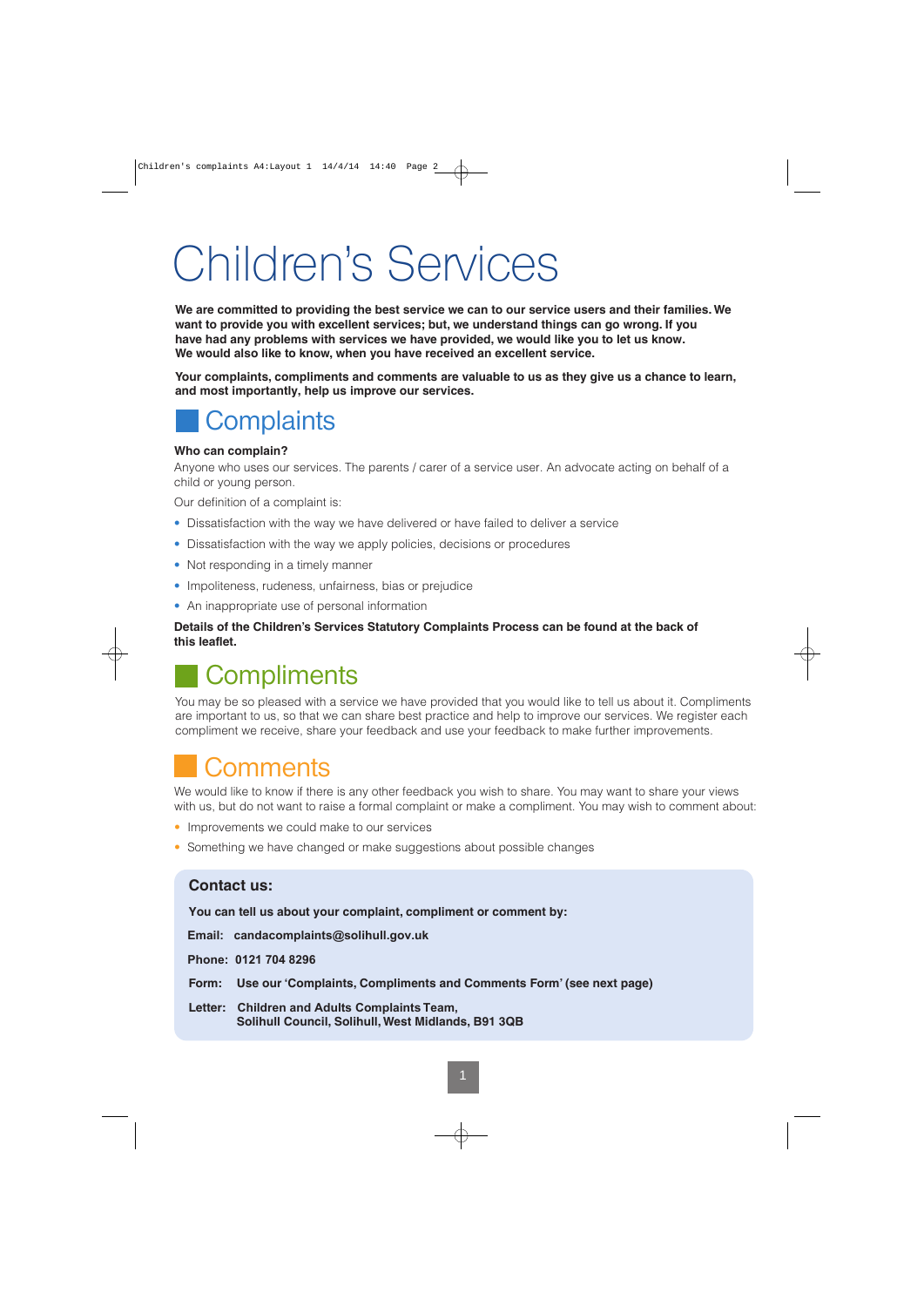## Complaints, Compliments and Comments Form

#### **Data Protection**

The information you provide will be used for the purpose of investigating your complaint. Any information you provide may be shared with other employees or agencies (such as the Ombudsman), who may be involved with your complaint(s), now or in the future and if the law requires it this information may be shared with other parties. Additionally, your personal details may be shared with other Council services and partner organisations, to ensure our records are kept accurate and help us to identify services you may be entitled to or interested in.

I wish to make the following: (please tick one box)

## Complaint O Compliment O Comment O

Please complete all details on this form and send it to:

- Children and Adults Complaints Team, Solihull Council, Solihull, West Midlands, B91 3QB
- Or hand it in at any of the Solihull Council Connect walk-in centres for opening times go to our website at: **www.solihull.gov.uk/About-the-Council/Customer-services/walk-in-centres**

If you need any further assistance or help to complete this form, please contact a member of the Children and Adults Complaints Team on 0121 704 8296.

| Today's date                                                                   |          |  |
|--------------------------------------------------------------------------------|----------|--|
| Your name                                                                      |          |  |
| Address                                                                        |          |  |
|                                                                                |          |  |
|                                                                                | Postcode |  |
| Telephone number                                                               |          |  |
| Email                                                                          |          |  |
|                                                                                |          |  |
| If you are writing on behalf of someone else, please give their details below. |          |  |
| Name                                                                           |          |  |
| Address                                                                        |          |  |
|                                                                                |          |  |
|                                                                                | Postcode |  |
| Telephone number                                                               |          |  |
| Name of social worker (if known)                                               |          |  |